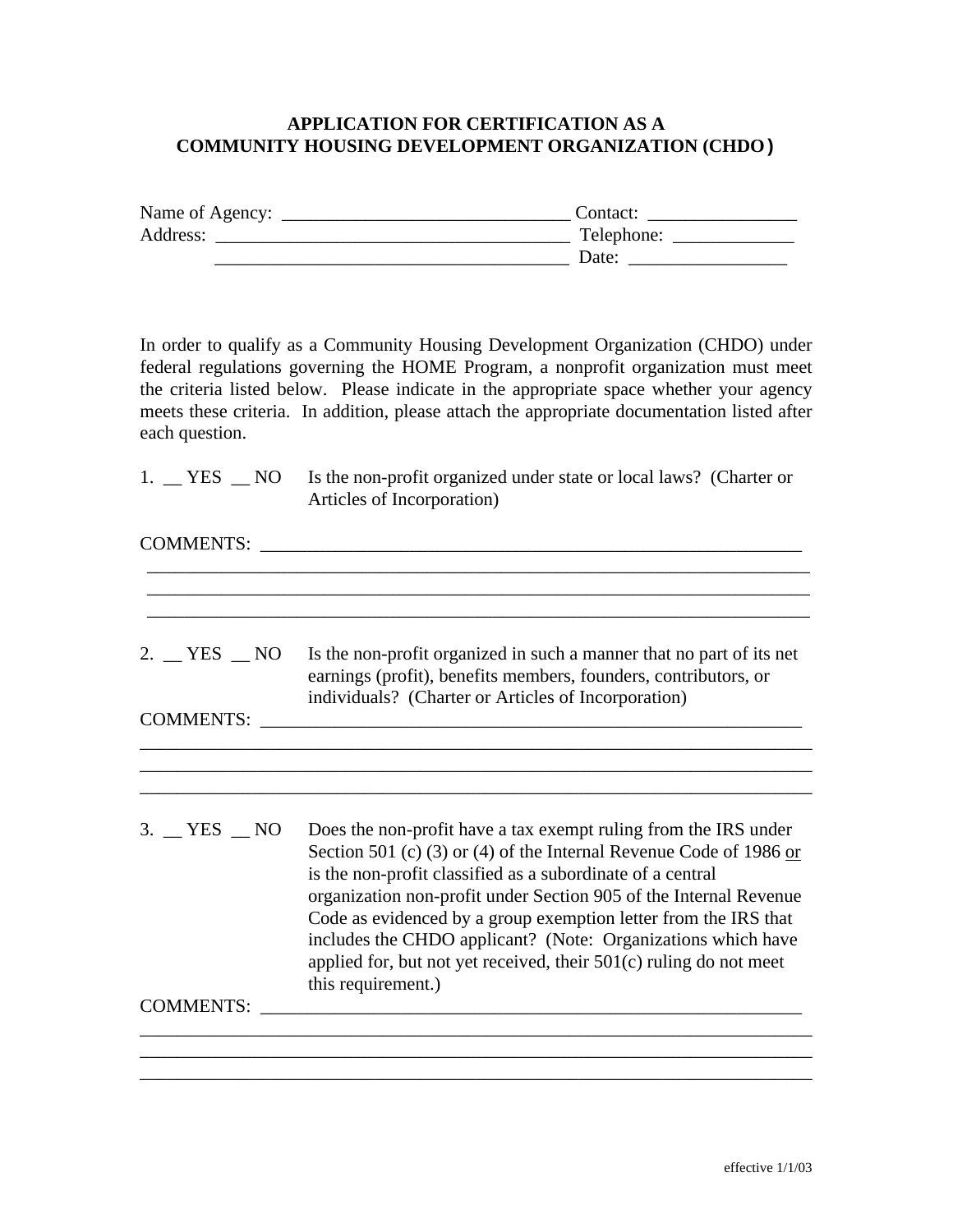| 4. YES NO | Is there a provision for decent housing affordable to low- and |
|-----------|----------------------------------------------------------------|
|           | moderate-income persons stated in the charter, articles of     |
|           | incorporation, resolutions, or by-laws? (Charter, Articles of  |
|           | Incorporation, By-Laws or Resolutions)                         |

COMMENTS: \_\_\_\_\_\_\_\_\_\_\_\_\_\_\_\_\_\_\_\_\_\_\_\_\_\_\_\_\_\_\_\_\_\_\_\_\_\_\_\_\_\_\_\_\_\_\_\_\_\_\_\_\_\_\_\_\_\_\_

5. <u>WES NO</u> Is the non-profit organized in such a manner that it is not controlled by nor under the direction of for-profit individuals or entities seeking profit from the organization? (By-Laws or a Memorandum of Understanding)

\_\_\_\_\_\_\_\_\_\_\_\_\_\_\_\_\_\_\_\_\_\_\_\_\_\_\_\_\_\_\_\_\_\_\_\_\_\_\_\_\_\_\_\_\_\_\_\_\_\_\_\_\_\_\_\_\_\_\_\_\_\_\_\_\_\_\_\_\_\_\_\_ \_\_\_\_\_\_\_\_\_\_\_\_\_\_\_\_\_\_\_\_\_\_\_\_\_\_\_\_\_\_\_\_\_\_\_\_\_\_\_\_\_\_\_\_\_\_\_\_\_\_\_\_\_\_\_\_\_\_\_\_\_\_\_\_\_\_\_\_\_\_\_\_ \_\_\_\_\_\_\_\_\_\_\_\_\_\_\_\_\_\_\_\_\_\_\_\_\_\_\_\_\_\_\_\_\_\_\_\_\_\_\_\_\_\_\_\_\_\_\_\_\_\_\_\_\_\_\_\_\_\_\_\_\_\_\_\_\_\_\_\_\_\_\_\_

(Note: CHDOs may be sponsored or organized by a for-profit if:

- the primary purpose of the for-profit is not development or management of housing; a builder, developer, or real estate management firm may not spin off as a CHDO.
- the for-profit appoints no more than 1/3 of the CHDO's governing board and the board members appointed by the for-profit do not appoint the remaining members of the board.
- the CHDO is free to contract for goods and services from any vendor it selects.)

COMMENTS:

6.  $\angle$  YES  $\angle$  NO Is the non-profit organized in such a manner that it is not a public body or instrumentality of a public body? (By-Laws, Charter, or Articles of Incorporation)

\_\_\_\_\_\_\_\_\_\_\_\_\_\_\_\_\_\_\_\_\_\_\_\_\_\_\_\_\_\_\_\_\_\_\_\_\_\_\_\_\_\_\_\_\_\_\_\_\_\_\_\_\_\_\_\_\_\_\_\_\_\_\_\_\_\_\_\_\_\_\_\_ \_\_\_\_\_\_\_\_\_\_\_\_\_\_\_\_\_\_\_\_\_\_\_\_\_\_\_\_\_\_\_\_\_\_\_\_\_\_\_\_\_\_\_\_\_\_\_\_\_\_\_\_\_\_\_\_\_\_\_\_\_\_\_\_\_\_\_\_\_\_\_\_

(Note: Government chartered non-profits may qualify. However, not more than 1/3 of the membership of the organization's governing body may be appointed by the public body, and not more than 1/3 of the board members can be public officials.)

\_\_\_\_\_\_\_\_\_\_\_\_\_\_\_\_\_\_\_\_\_\_\_\_\_\_\_\_\_\_\_\_\_\_\_\_\_\_\_\_\_\_\_\_\_\_\_\_\_\_\_\_\_\_\_\_\_\_\_\_\_\_\_\_\_\_\_\_\_\_\_\_ \_\_\_\_\_\_\_\_\_\_\_\_\_\_\_\_\_\_\_\_\_\_\_\_\_\_\_\_\_\_\_\_\_\_\_\_\_\_\_\_\_\_\_\_\_\_\_\_\_\_\_\_\_\_\_\_\_\_\_\_\_\_\_\_\_\_\_\_\_\_\_\_ \_\_\_\_\_\_\_\_\_\_\_\_\_\_\_\_\_\_\_\_\_\_\_\_\_\_\_\_\_\_\_\_\_\_\_\_\_\_\_\_\_\_\_\_\_\_\_\_\_\_\_\_\_\_\_\_\_\_\_\_\_\_\_\_\_\_\_\_\_\_\_\_

## COMMENTS: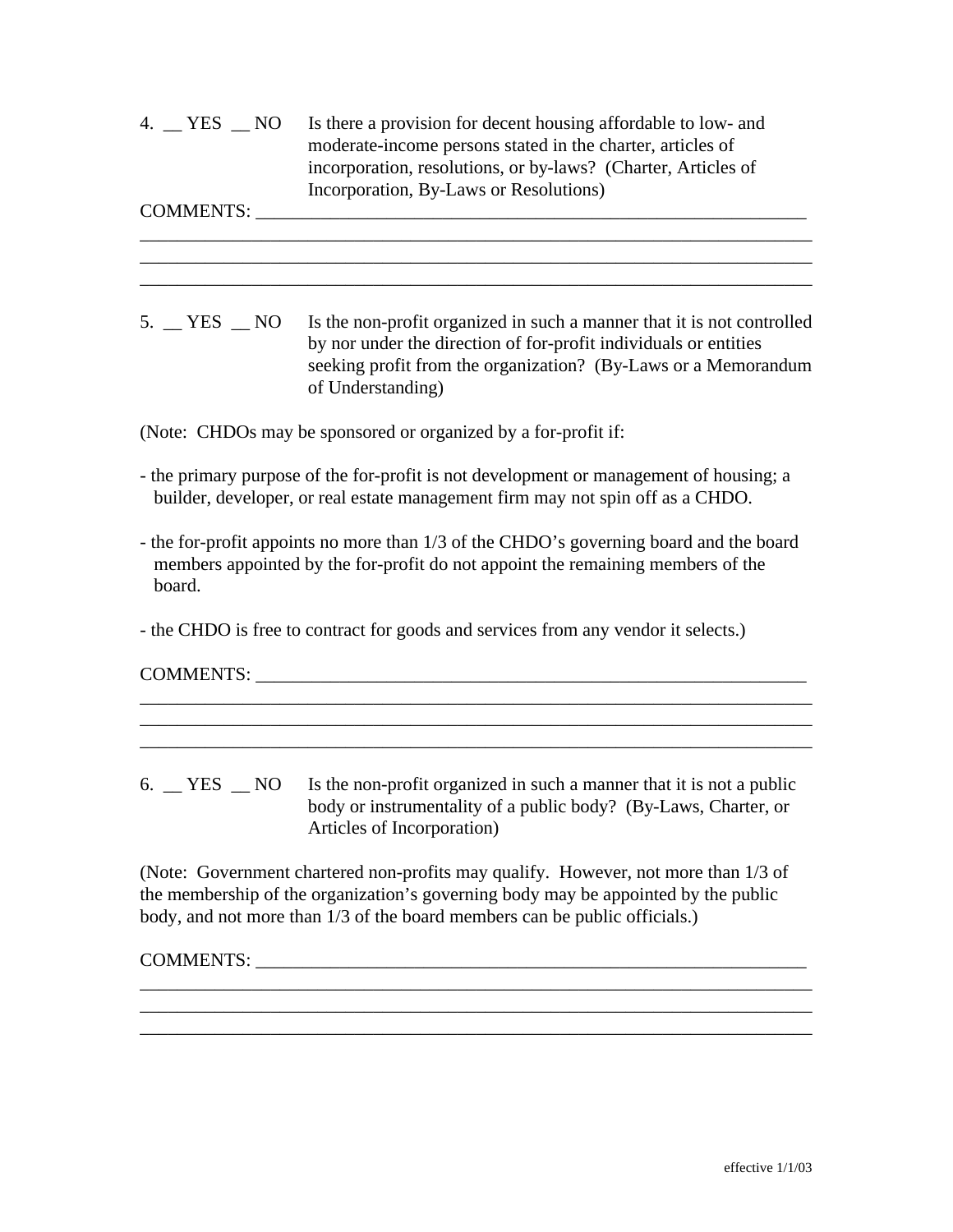| 7. $YES$ NO                   | Do the non-profit's standards of financial accountability conform<br>to 24 C.F.R. 84.21, "Standards for Financial Management<br>Systems"? (a notarized statement by the president or chief<br>financial officer of the organization, a certification from a Certified<br>Public Accountant, or a HUD-approved audit summary)                                                                                                                                                              |
|-------------------------------|-------------------------------------------------------------------------------------------------------------------------------------------------------------------------------------------------------------------------------------------------------------------------------------------------------------------------------------------------------------------------------------------------------------------------------------------------------------------------------------------|
| <b>COMMENTS:</b>              |                                                                                                                                                                                                                                                                                                                                                                                                                                                                                           |
| 8. YES NO                     | Does the non-profit maintain accountability to low-income<br>residents by having 1/3 of its board consist of: residents of low-<br>income neighborhoods, other low-income residents of the<br>community, or elected representatives of low-income<br>neighborhood organizations? (By-Laws, Charter, or Articles of<br>Incorporation)                                                                                                                                                      |
| <b>COMMENTS:</b>              |                                                                                                                                                                                                                                                                                                                                                                                                                                                                                           |
| 9. YES NO<br><b>COMMENTS:</b> | Does the non-profit provide a formal process for low-income<br>program beneficiaries to advise the organization on design,<br>location of sites, development and management of affordable<br>housing? (By-Laws, Resolutions, or a written statement of<br>operating procedures approved by the governing body)                                                                                                                                                                            |
| <b>COMMENTS:</b>              | 10. YES NO Has the non-profit demonstrated a capacity to carry out HOME<br>assisted activities? (resumes and/or statements that describe the<br>experience of accomplished key staff members who have<br>successfully completed project similar to those to be assisted with<br>HOME funds, OR contract(s) with consultant firms or individuals<br>who have housing experience similar to projects to be assisted with<br>HOME funds, to train appropriate key staff of the organization) |
|                               | 11. YES NO Does the non-profit have a history of at least one year of serving                                                                                                                                                                                                                                                                                                                                                                                                             |
|                               | the community within which HOME assisted housing would be                                                                                                                                                                                                                                                                                                                                                                                                                                 |